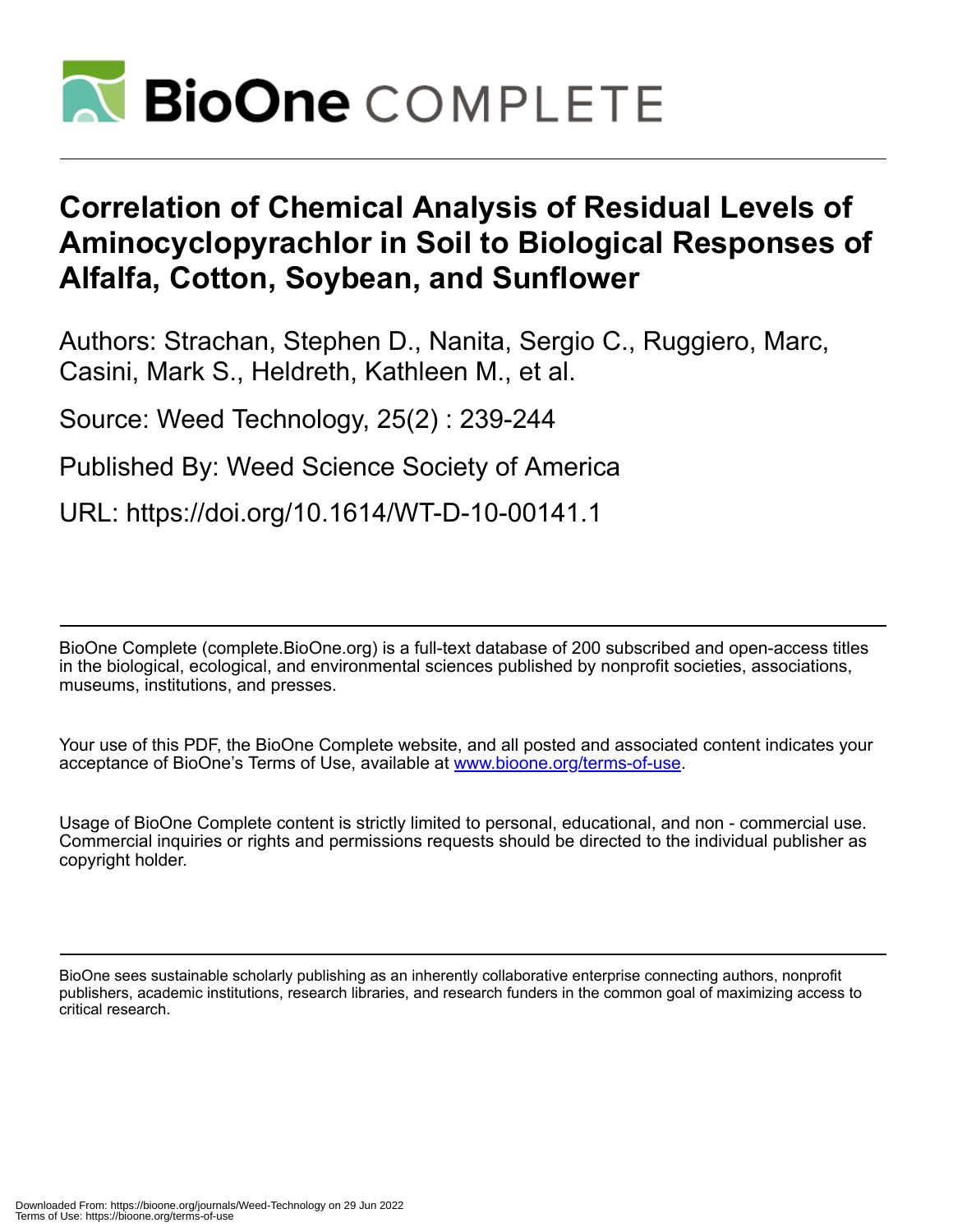

# Correlation of Chemical Analysis of Residual Levels of Aminocyclopyrachlor in Soil to Biological Responses of Alfalfa, Cotton, Soybean, and Sunflower

Stephen D. Strachan, Sergio C. Nanita, Marc Ruggiero, Mark S. Casini, Kathleen M. Heldreth, Larry H. Hageman, Helen A. Flanigan, Nancy M. Ferry, and Anne M. Pentz\*

Researchers, product registration personnel, and growers desire the ability to chemically detect residual amounts of herbicides in soil at concentrations below those necessary to cause phytotoxicity to sensitive nontarget or rotational crop plants. Alfalfa, cotton, soybean, and sunflower, crops sensitive to low concentrations of aminocyclopyrachlor in soil, were planted at field test sites approximately 1 yr after aminocyclopyrachlor methyl was applied. Soil samples were collected when rotational crops were planted and were analyzed for aminocyclopyrachlor by a method based on high performance liquid chromatography tandem mass spectrometry (HPLC/MS/MS), with a limit of detection (LOD) of 0.1 part per billion (ppb) (soil oven-dry weight basis). Loglogistic dose–response analysis correlated visual phytotoxic plant responses to residual concentrations of aminocyclopyrachlor in the soil. Concentrations of aminocyclopyrachlor estimated to cause 25% phytotoxicity to alfalfa, cotton, soybean, and sunflower were 5.4, 3.2, 2.0, and 6.2 ppb, respectively, 20 to 60 times greater than the LOD of the analytical method available for soil analysis. Results from these studies suggest this HPLC/MS/MS method of analysis can be used to indicate potential risk and severity of plant response for alfalfa, cotton, soybean, and sunflower, and for other plant species once dose–response curves for these additional species are established. This chemical assay may be particularly important if researchers desire to study the concentration, movement, and dissipation of aminocyclopyrachlor in soil or as part of a forensic investigation to better understand the cause of an unanticipated or undesirable plant response.

Nomenclature: Aminocyclopyrachlor; alfalfa, Medicago sativa L.; cotton, Gossypium hirsutum L.; soybean, Glycine max (L.) Merr.; sunflower, Helianthus annuus L.

Key words: Aminocyclopyrachlor methyl, bioassay, herbicide, herbicide residues, mass spectrometry.

Investigadores, personal de registro de productos y agricultores, desean tener la habilidad para detectar quı´micamente cantidades residuales de herbicida en el suelo a concentraciones por debajo de aquellas necesarias para causar fitotoxicidad a las plantas sensibles que no se tratan de controlar o los cultivos de rotación. Cultivos sensibles a bajas concentraciones de aminocyclopyrachlor en el suelo, como la alfalfa, el algodón, la soya y el girasol, se sembraron en las parcelas en estudio, aproximadamente un año después que el aminocyclopyrachlor metil fuera aplicado. Se tomaron muestras de suelo cuando los cultivos de rotación se sembraron y se analizaron para detectar residuos de aminocyclopyrachlor con un método de cromatografía líquida de alta eficiencia/espectrometría de masa en tándem (HPLC/MS/MS), con un límite de detección de 0.1 partes por billón (ppb) (basado en el peso del suelo secado al horno). Un análisis log-logístico de dosis-respuesta correlacionó las respuestas visibles de fitotoxicidad observadas en las plantas a las concentraciones residuales de aminocyclopyrachlor en el suelo. Las concentraciones del herbicida que se estiman causaron 25% de fitotoxicidad a alfalfa, algodón, soya y girasol, fueron 5.4, 3.2, 2.0 y 6.2 ppb, respectivamente, y que son niveles de 20 a 60 veces mayores que el límite de detección del método analítico disponible para el análisis del suelo. Los resultados de estas investigaciones sugieren que el método de análisis HPLC/MS/MS puede usarse para indicar el riesgo potencial y la severidad de la respuesta de las plantas de alfalfa, algodón, soya y girasol. Para otras especies podría usarse luego que se establezcan curvas de dosis-respuesta para ellas. Esta prueba química podría ser particularmente importante si los investigadores desean estudiar la concentración, movimiento y disipación de aminocyclopyrachlor en el suelo, o como parte de una investigación forense para entender mejor la causa de una respuesta no anticipada o indeseable de unas plantas.

Farmers and applicators desire longer residual soil-active herbicides that degrade sufficiently to allow sensitive rotational crops or desirable plant species to be planted as part of a normal crop rotation. Aminocyclopyrachlor and aminocyclopyrachlor methyl are two recently discovered synthetic auxin-mimic herbicides with potential utility for residual broadleaf weed control in pastures, rangeland, and industrial rights of way, and for selected control of unwanted brush and trees in forestry (Claus et al. 2008). These pyrimidine carboxylic acid herbicides (Figure 1) have sufficient soil residual activity to provide at least several months of weed control. Pasture, rangeland, or forestry growers may decide to rotate out of their typical cropping patterns to plant other crops and must therefore be informed regarding when rotational crops can be planted safely into treated soil. This information is normally included in the rotational crop guidelines portion of the product label.

Occasionally, researchers, applicators, farmers, and production growers may desire to know residual levels of aminocyclopyrachlor in soil to better understand the physical

DOI: 10.1614/WT-D-10-00141.1

<sup>\*</sup> First through fifth, eighth, and ninth authors: Senior Research Associate, Senior Research Chemist, Research Scientist, Staff Associate Investigator, Staff Associate Investigator, Statistician, and Associate Chemist, DuPont Stine-Haskell Research Center, 1090 Elkton Road, Newark, DE 19711; sixth author: Field Station Manager, 13239 Illinois Route 38, Rochelle, IL 61068; seventh author: Senior Field Development Representative, 1477 S. Franklin Rd., Greenwood, IN 46143. Corresponding author's E-mail: stephen.d.strachan-1@usa.dupont.com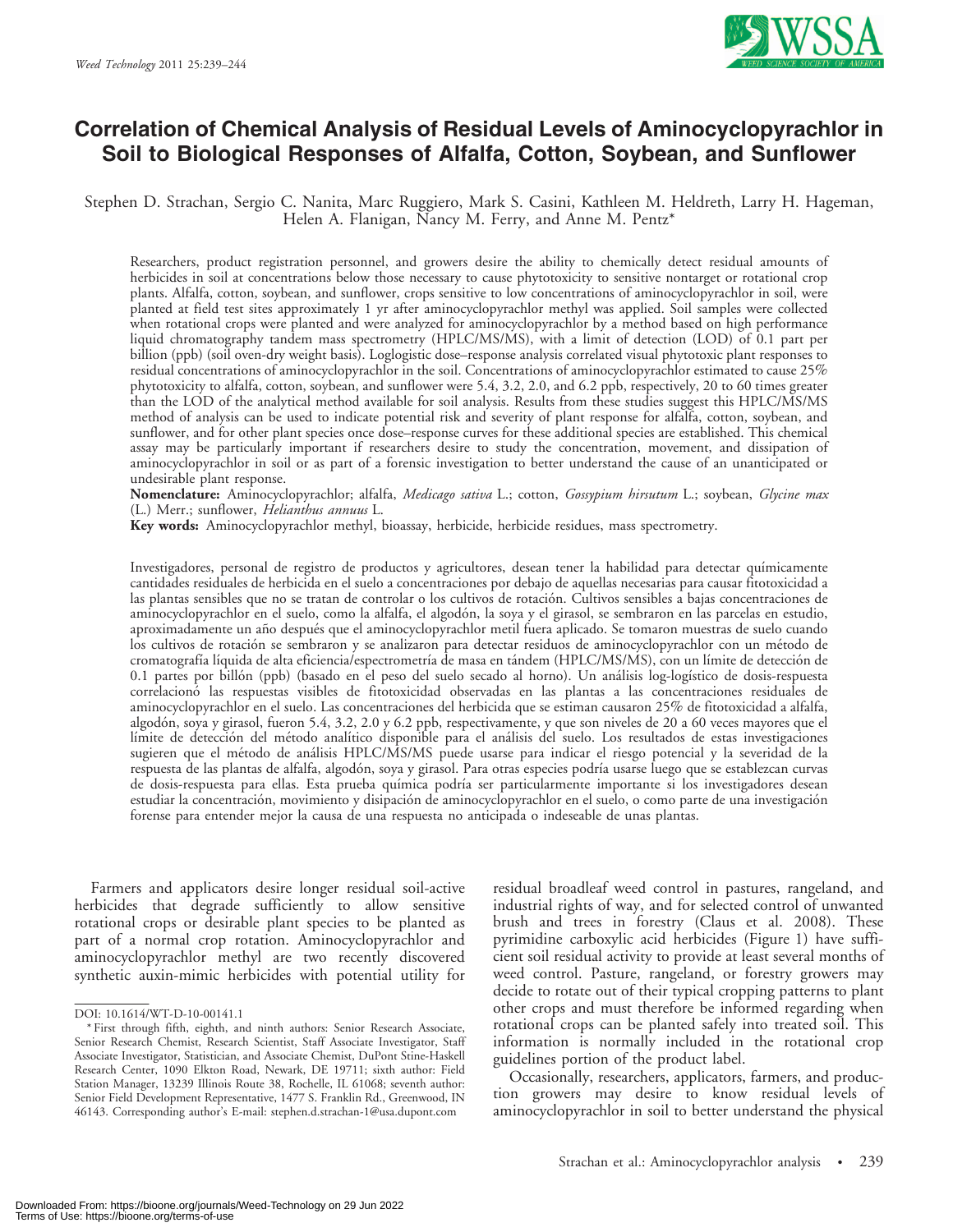

Figure 1. Chemical structures for aminocyclopyrachlor and aminocyclopyrachlor methyl.

properties of the active ingredient, to continue product development, or to collect information for forensic investigations. This information is normally not on the product label and must be generated as needed. The presence of residual levels of aminocyclopyrachlor in soil can be confirmed via a field bioassay or a chemical assay. A chemical assay offers several advantages over a plant bioassay (Clay 1993). A chemical assay can not only identify the chemical compound, but also accurately quantify residual concentrations of the active ingredient in soil; whereas, other herbicide active ingredients may interfere with a quantitative plant bioassay. A chemical assay can correlate the severity of plant response to a specific active ingredient; whereas, a bioassay measures plant response to aggregate stress factors present in soil. A chemical assay can usually be completed and results reported within a few days after soil sample collection; whereas, a plant bioassay may require considerable time to observe a specific plant response. A chemical assay can successfully measure active ingredient present within a wide range of concentrations; whereas, a bioassay may be quantitatively calibrated to only a narrow range of concentrations of active ingredient. A chemical assay also has several disadvantages (Eberle and Gerber 1976). Researchers may incorrectly assume that all residues (free and bound) are extracted from the sample. Chemical assays often require specialized analytical equipment and can be expensive. Samples may require extensive preparation and clean-up before a successful analysis is completed. In addition, the amount of residue extracted chemically may differ from the amount of residue biologically available to cause phytotoxic responses to bioassay species.

Two necessary and often challenging requirements for a chemical assay are correlating extractable herbicide levels with bioassay response and detecting residual concentrations of herbicide in soil that are at or below those necessary to cause phytotoxic responses in sensitive plant species. Nanita et al.

(2009) recently reported a chemical assay method for detecting and quantifying aminocyclopyrachlor and aminocyclopyrachlor methyl at parts per billion (ppb) levels in soil. The method is based on detection with high performance liquid chromatography tandem mass spectrometry (HPLC/ MS/MS). The objectives of this research were to determine if HPLC/MS/MS can detect and/or quantify aminocyclopyrachlor and aminocyclopyrachlor methyl at concentrations below phytotoxic amounts for alfalfa, cotton, soybean, and sunflower and to correlate the response of plants in a soil bioassay with detected amounts of these herbicides in a field study.

#### Materials and Methods

Greenhouse and Field Bioassays. Twenty-two crop species were grown under greenhouse conditions to select appropriate species for field trials. Seeds were planted into 10-cm pots containing a pH 6.5 Tama silty clay loam soil (Typic Argiudoll) with 2.9% organic matter (CEC = 19.2 meq  $100 \text{ g}^{-1}$ ). Each pot contained a single plant species. One pot of each species (2 to 20 seeds per pot, depending on species) was planted for each herbicide treatment. Aminocyclopyrachlor methyl, formulated as a 25% wettable powder, was suspended in water and applied pre-emergence using a belt sprayer calibrated to spray 280 L ha<sup>-1</sup> at 262 kPa. Herbicide application rates were 0, 0.25, 1, 4, 16, and 64 g ai  $ha^{-1}$ . Plants were grown in a greenhouse balanced with supplemental lighting (irradiance  $= 700 \text{ W m}^{-2}$ ) to maintain a 16h photoperiod and set at 25 C daytime and 19 C nighttime temperatures. Plant responses were recorded on a 0 to 100% visual response scale on which 0 is no visible plant injury and 100 is plant death. Evaluations were made at approximately 21 d after treatment. This experiment was replicated four times.

The amount of herbicide to produce a 25% phytotoxic response  $(GR_{25})$  was estimated with SAS using Proc Probit, version 9.

For the field bioassay studies, formulated aminocyclopyrachlor methyl was applied at 0, 25, 50, 75, 150, and  $300 \text{ g}$  ai ha<sup>-1</sup> to bare-ground plots in four locations in the United States (Table 1). All plots were maintained weed-free with glyphosate until rotational crops were planted. No herbicidal effects from glyphosate on planted rotational crops were observed in control plots, therefore ruling out potential biological interference in the study. Crop response was estimated visually using a 0 to 100% scale where 0 is no visible plant injury and 100 is plant death. Responses were recorded at approximately 1 mo after the crop was planted. Crop responses were also recorded at approximately 2 or 3 mo after planting at the Butlerville, IN, and the two Rochelle, IL,

Table 1. Soil characteristics of field test locations.

| Location        | Soil series | Texture   | Soil type        | pH  | Organic matter $(\% )$ | <b>CEC</b> |  |  |
|-----------------|-------------|-----------|------------------|-----|------------------------|------------|--|--|
| Butlerville, IN | Rossmoyne   | Silt loam | Aquic Fragiudalf | 6.4 | 2.2                    | 10.2       |  |  |
| Rochelle, IL    | Jasper      | Loam      | Typic Argiudoll  | 5.0 | 2.8                    | 11.7       |  |  |
| Rochelle, IL    | La Hogue    | Clay loam | Aquic Argiudoll  | 6.3 | 7.1                    | 26.4       |  |  |
| Newark, DE      | Keyport     | Silt loam | Aquic Hapludult  | 6.8 | 2.8                    | 14.3       |  |  |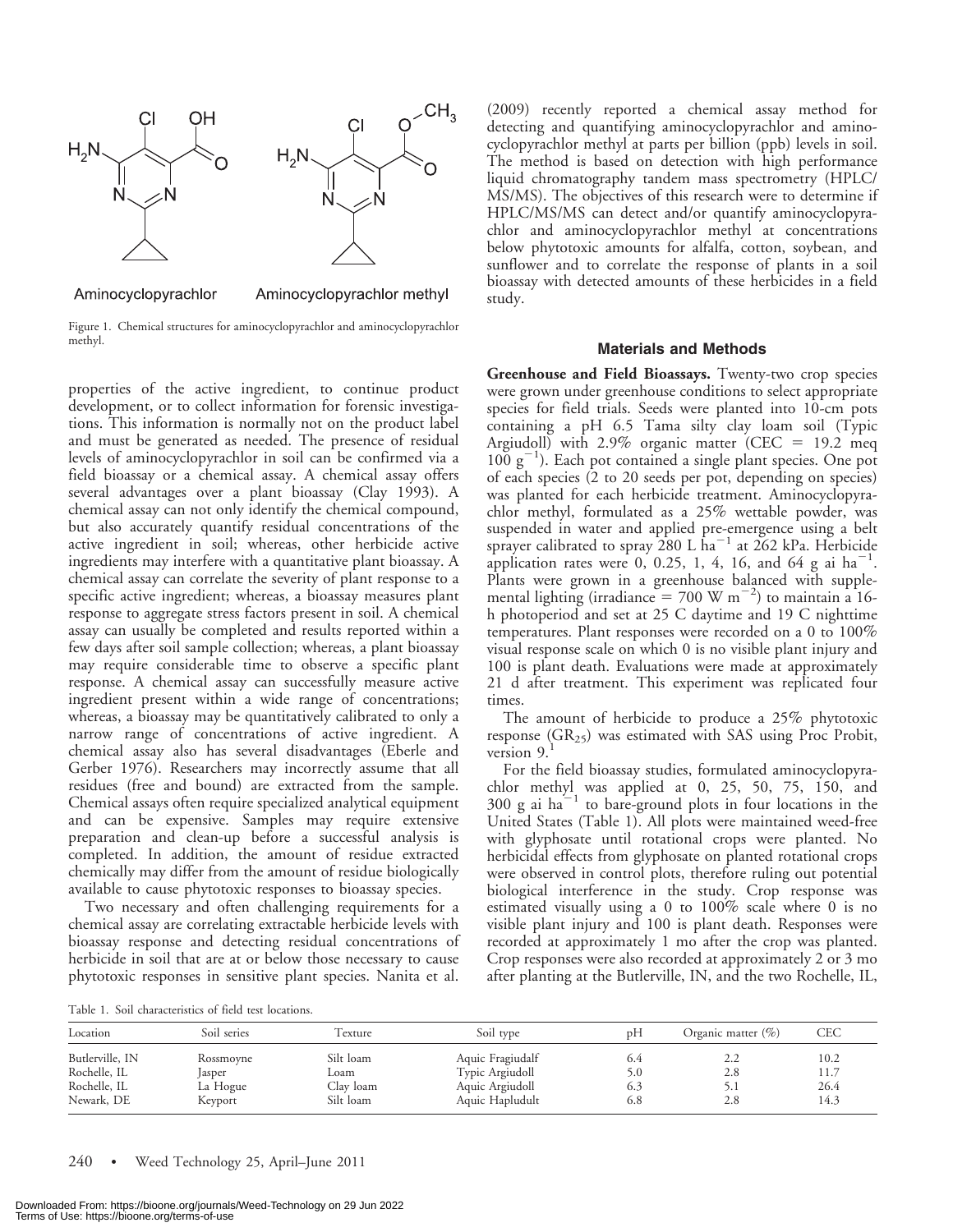locations. Response ratings for these later evaluation times were lower or equal to ratings collected at the 1-mo evaluation dates (data not shown). Chemical analysis values were compared with crop bioassay responses at 1 mo after planting to establish relationships between residual aminocyclopyrachlor in soil to field crop response. There were three replicates of each treatment at each location.

Soil profiles were not disturbed at the Butlerville, IN, and the two Rochelle, IL, locations when crops were planted notill into treated plot areas. At the two Rochelle, IL, locations, Pioneer '92M91' soybean<sup>2</sup> was planted 347 d after herbicide application. At the Butlerville, IN, location, Pioneer '94M30' soybean<sup>2</sup> and Pioneer '54H91' alfalfa<sup>2</sup> were planted 314 d after herbicide application. Soil samples (0 to 15 cm deep) were collected within a few days of planting rotational crops and were shipped overnight to the DuPont Stine-Haskell Research Center for cold storage at 4 C until chemical analysis was complete.

At the Newark, DE location, the top 3 cm of soil was tilled immediately before soybean<sup>2</sup> (Pioneer '92M91'), cotton<sup>3</sup>  $(DP494 \, RR')$ , and sunflower<sup>4</sup> ('Hunters Select') were planted. Crops were planted 35, 128, 416, and 498 d after field plots were treated with aminocyclopyrachlor methyl. Soil samples (0 to 15 cm deep) were collected at 1 d after treatment to measure the initial amount of active ingredient applied to the soil and at 35, 128, 416, and 498 d after herbicide application to correlate chemical assay results with field crop response. Soil samples were stored at 4 C until chemical analysis was complete.

Chemical Analysis of Soil Samples. The procedure to measure concentrations of aminocyclopyrachlor and aminocyclopyrachlor methyl was based on the analytical method developed by Nanita et al. (2009), with a dilution factor adjustment (i.e., final volume after solid-phase extraction [SPE] of 5.0 ml instead of 15.0 ml as described below) to allow accurate quantitation of lower levels of active ingredients. The modification lowered the limit of quantitation (LOQ) from 1.0 ppb (ng  $g^{-1}$ ) to 0.3 ppb (soil oven-dry weight basis), while the limit of detection (LOD) was approximately the same as previously reported, i.e., 0.1 ppb. The LOD is defined as the concentration of aminocyclopyrachlor estimated to produce a detector response approximately three times greater than the signal noise. Residues of aminocyclopyrachlor and aminocyclopyrachlor methyl were extracted from 10-g soil samples twice with 25 ml of acetonitrile (ACN)/0.15 M ammonium acetate (aqueous: aq)  $(70:30 \text{ v/v})$ , and once with 25 ml of ACN/0.2% formic acid (aq)  $(80 : 20 \text{ v/v})$  by shaking at high speed on a wrist action shaker. Aliquots (5.0 ml) of the extracts were taken and evaporated to 1 ml using a nitrogen evaporator with the water bath temperature set at 40 C, and then diluted with 0.2% formic acid (aq) to 6 ml. The samples were loaded into an  $\text{Oasis}^{\circledR}$  MCX SPE cartridge<sup>5</sup> where the analytes were retained. Each cartridge was washed with 10 ml of methanol, and the analytes were eluted with 15.0 ml of 50 mM ammonium hydroxide in methanol into tubes containing 1.0 ml of 0.2% formic acid (aq). Samples were evaporated under nitrogen gas flow to 1 ml using a nitrogen evaporator (water bath temperature  $= 40 \text{ C}$  and then diluted to 5.0 ml with

0.01% formic acid (aq). A portion of each purified extract was filtered through a  $0.45$ -µm PTFE filter<sup>6</sup> and analyzed following the exact HPLC/MS/MS instrumental analysis conditions previously described (Nanita et al. 2009).

Both aminocyclopyrachlor methyl and aminocyclopyrachlor were chemically assayed in soil samples collected from all field locations. Residual levels for both herbicides were reported in ppb (soil oven-dry weight basis). Results were reported on a carboxylic acid equivalent basis (i.e., total aminocyclopyrachlor equivalents) and compared to crop bioassay responses at 1 mo after planting. Loglogistic dose– response curves were used to model field bioassay responses of plant species to  $log_{10}($ measured concentration of aminocyclopyrachlor in ppb in soil) using Version 6.12 SAS for Windows<sup>®</sup> with PROC GENMOD<sup>7</sup> according to the general equation:

$$
Logit(respose) = slope[log_{10}(dose)] + intercept \qquad [1]
$$

where Logit is defined as  $\ln$ [response/(100 - response)] (McCullagh and Nelder 1989). Inverse confidence limits (95%) for the rate/concentration estimated to inhibit growth by  $x\%$  (GR<sub>x</sub>) were calculated using Fieller's theorem (Finney 1971) from loglogistic dose response curves. To visually compare predicted and observed plant responses in dose– response graphs, dose–response curves were back-transformed and predicted plant responses were calculated according to the equation:

Predicted response =

$$
\left\{ e^{intercept + \left[ slope \times log_{10}(dose) \right]} \right\} / \left\{ 1 + e^{intercept + \left[ slope \times log_{10}(dose) \right]} \right\}
$$
\n
$$
\tag{2}
$$

# Results and Discussion

Selecting Bioassay Species for Comparison of Chemical Analysis to Field Rotational Crop Results. In greenhouse studies, grass crops showed greater tolerance to aminocyclopyrachlor methyl in soil than broadleaf crops (Table 2). This bimodal distribution of crop tolerance and epinastic responses of broadleaf leaves and stems was consistent with that of other synthetic auxin herbicides (Ross and Lembi 1985).  $GR_{25}$ values for the nine grass crops tested were similar to greater than 64 g ai  $ha^{-1}$ , the highest rate applied in this greenhouse study.  $GR_{25}$  values for the 13 broadleaf crops ranged from 0.2 to  $6.8$  g ai  $ha^{-1}$ . Alfalfa, cotton, soybean, and sunflower were chosen for field rotational crop studies because these crops are sensitive to low levels of aminocyclopyrachlor in soil and seedling crop growth is uniform, thus reducing variation among plants for visual evaluations. Kidney bean (Phaseolus vulgaris L.), lentil (Lens culinaris Medik.), and sugar beet (Beta *vulgaris* L.) appeared to be most sensitive to aminocyclopyrachlor methyl in soil. However, these crops were not chosen for chemical assay/field bioassay comparison studies because in these greenhouse studies, they exhibited reduced uniformity of early seedling growth and also expressed occasional spurious epinastic responses that could not be directly correlated with the amount of aminocyclopyrachlor methyl in soil.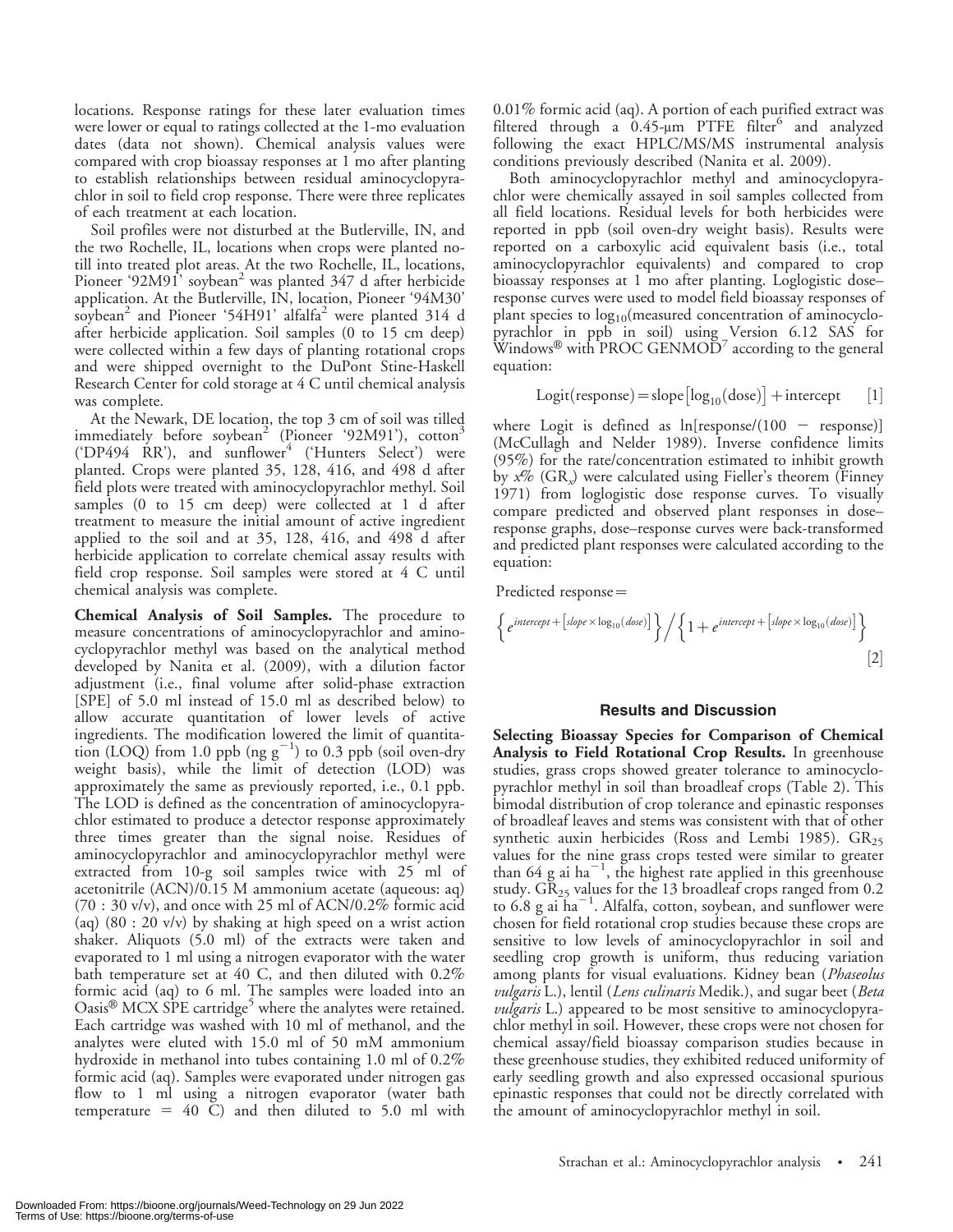Table 2. Rates of aminocyclopyrachlor methyl (g ai  $ha^{-1}$ ) calculated to inhibit growth 25% ( $GR<sub>25</sub>$ ) when applied pre-emergence to crop species growing in a 2.9% organic matter silty clay loam soil in the greenhouse.

|                                                      |                          | 95% Inverse             |
|------------------------------------------------------|--------------------------|-------------------------|
|                                                      | $GR_{25}$ <sup>a</sup>   | Confidence              |
| Crop                                                 | $(g \text{ ai ha}^{-1})$ | Limits                  |
| Dicot                                                |                          |                         |
| Alfalfa (Medicago sativa L. 'Gem')                   | 2.2                      | $(1.4 - 3.0)$           |
| Canola (Brassica napus L. var. napus)                | 2.5                      | $(1.3 - 3.8)$           |
| Clover, white (Trifolium repens L. 'Ladino')         | 1.0                      | $(0.3 - 2.0)$           |
| Cotton (Gossypium hirsutum L. 'DP50')                | 3.3                      | $(1.4 - 5.6)$           |
| Cucumber ( <i>Cucumis sativus</i> L. 'Bush           |                          |                         |
| Champion')                                           | 4.1                      | $(2.5-5.9)$             |
| Kidney bean (Phaseolus vulgaris L. 'Green            |                          |                         |
| podded bush')                                        | 0.2                      | $(0.1 - 0.4)$           |
| Lentil (Lens culinaris Medik.)                       | 0.6                      | $(0.3-1.0)$             |
| Pea ( <i>Pisum sativum</i> L. 'Laxtons progress 9')  | 1.7                      | (0.6–2.9)               |
| Safflower ( <i>Carthamus tinctorius</i> L.)          | 1.3                      | $(0.4 - 2.6)$           |
| Soybean [Glycine max (L.) Merr. 'P94B53']            | 2.2                      | $(1.1 - 3.6)$           |
| Sugar beet (Beta vulgaris L. 'Phoenix')              | 1.1                      | $(0.2 - 2.3)$           |
| Sunflower ( <i>Helianthus annuus</i> L. 'Peredovik') | 6.8                      | $(3.6 - 10)$            |
| Tomato (Solanum lycopersicum L. var.                 |                          |                         |
| <i>lycopersicum</i> 'Marglobe')                      | 2.3                      | $(1.4 - 3.2)$           |
| Monocot                                              |                          |                         |
| Barley, spring (Hordeum vulgare L.                   |                          |                         |
| 'Harrington')                                        | > 64                     | $n/a^b$                 |
| Bermudagrass [Cynodon dactylon (L.)                  |                          |                         |
| Pers. 'Blackjack']                                   | > 64                     | n/a                     |
| Bluegrass, Kentucky ( <i>Poa pratensis</i> L.)       | 56                       | $(28 \text{ to } > 64)$ |
| Brome, smooth (Bromus inermis Leyss.)                | > 64                     | n/a                     |
| Corn (Zea mays L. '33G26')                           | > 64                     | n/a                     |
| Fescue, tall (Festuca L. 'Sahara')                   | > 64                     | n/a                     |
| Oat, spring (Avena sativa L. 'Monida')               | > 64                     | n/a                     |
| Rye, perennial (Lolium perenne L. spp.               |                          |                         |
| <i>perene</i> 'Trinity')                             | > 64                     | n/a                     |
| Wheat, winter (Triticum aestivum                     |                          |                         |
| L. 'Stephens')                                       | > 64                     | n/a                     |

 ${}^4$ GR<sub>25</sub> is the rate estimated to inhibit growth by 25%. The highest rate tested was 64 g ai ha<sup>-1</sup>.

**b** Abbreviation: n/a, not applicable.

Transformation of Aminocyclopyrachlor Methyl to Aminocyclopyrachlor. Chemical analysis of soil samples collected 1 d after herbicide application at Newark, DE, showed aminocyclopyrachlor methyl rapidly hydrolyzed to the acid form, aminocyclopyrachlor (Table 3). Quantifiable amounts of aminocyclopyrachlor methyl were detected only in field plots treated at the highest herbicide application rate of  $\overline{3}00$  g ai ha $^{-1}$ . All soil samples from all field locations were analyzed for both aminocyclopyrachlor and aminocyclopyrachlor methyl. Aminocyclopyrachlor methyl was not detected in these soil samples and, if any active ingredient was present, it existed as aminocyclopyrachlor. This observation was consistent with the Newark, DE, results and the known rapid ester hydrolysis of aminocyclopyrachlor methyl to aminocyclopyrachlor (Turner et al. 2008). In addition, all samples were screened for a known soil degradation product of aminocyclopyrachlor, which is expected to be present in closed systems (i.e., soil samples) if active ingredient breakdown occurred during storage or sample preparation (Nanita et al. 2009). This compound was not detected, suggesting that sample storage at 4 C and sample handling procedures were satisfactory throughout the study. Subse-

Table 3. Chemical analysis of soil samples (0 to 15 cm deep) collected 1 d after application of aminocyclopyrachlor methyl at Newark, DE.

| Amount of<br>aminocyclopyrachlor<br>methyl applied (g ai ha <sup>-1</sup> ) | Measured concentration<br>of aminocyclopyrachlor<br>$(ppb)^{a}$ | Measured concentration<br>of aminocyclopyrachlor<br>methyl $(ppb)^a$ |
|-----------------------------------------------------------------------------|-----------------------------------------------------------------|----------------------------------------------------------------------|
| $\overline{0}$                                                              | $< 0.1^{\rm b}$                                                 | $< 0.1^{\rm b}$                                                      |
| 25                                                                          | 11.9                                                            | < 0.1                                                                |
| 50                                                                          | 9.9                                                             | < 0.1                                                                |
| 75                                                                          | 9.4                                                             | < 0.1                                                                |
| 150                                                                         | 38.5                                                            | < 0.1                                                                |
| 300                                                                         | 137.0                                                           | 0.6                                                                  |

<sup>a</sup> Abbreviation: ppb, parts per billion.

<sup>b</sup> Limit of detection is 0.1 ppb on an oven-dry soil weight basis.

quent correlations of field rotational crop responses were based solely on the amount of aminocyclopyrachlor measured in soil.

Chemical Assay Correlations of Field Rotational Crop Responses to Aminocyclopyrachlor. Field bioassay responses of cotton, soybean, and sunflower varied from no visual phytotoxicity to plant death with all three species exhibiting sigmoid dose–response curves to measured amounts of aminocyclopyrachlor in soil (Figure 2). For these three species, a minimum of 24 soil samples were collected with measured concentrations of aminocyclopyrachlor ranging from not detected to 63 ppb on a soil oven-dry weight basis. Concentrations of aminocyclopyrachlor in soil estimated to produce 25% phytotoxic response  $(GR_{25})$  based on visual evaluations were 3.2 (2.2 to 4.0), 2.0 (1.2 to 2.7), and 6.2 (3.8 to 8.0) ppb for cotton, soybean, and sunflower, respectively (values are means and ranges for 95% inverse confidence intervals). Equations for dose–response curves are presented in Table 4. Based on visual observations, four data points in Figure 2 appear to be outliers. Estimates of  $GR_{25}$  values differed by 10% or less if these outliers were removed from



Figure 2. Observed ( $\blacksquare$ ) and predicted ( $\bigleftharpoonup$ ) responses (loglogistic dose response analysis) of cotton, soybean, sunflower, and alfalfa to measured concentrations of aminocyclopyrachlor in soil. Vertical dashed lines represent 95% confidence intervals for concentrations of aminocyclopyrachlor to produce 25% crop phytotoxicity. Data points for apparent outliers are circled. Cotton, soybean, sunflower,  $P < 0.0001$ ; alfalfa,  $P = 0.00015$  (--- 95% inverse confidence limits).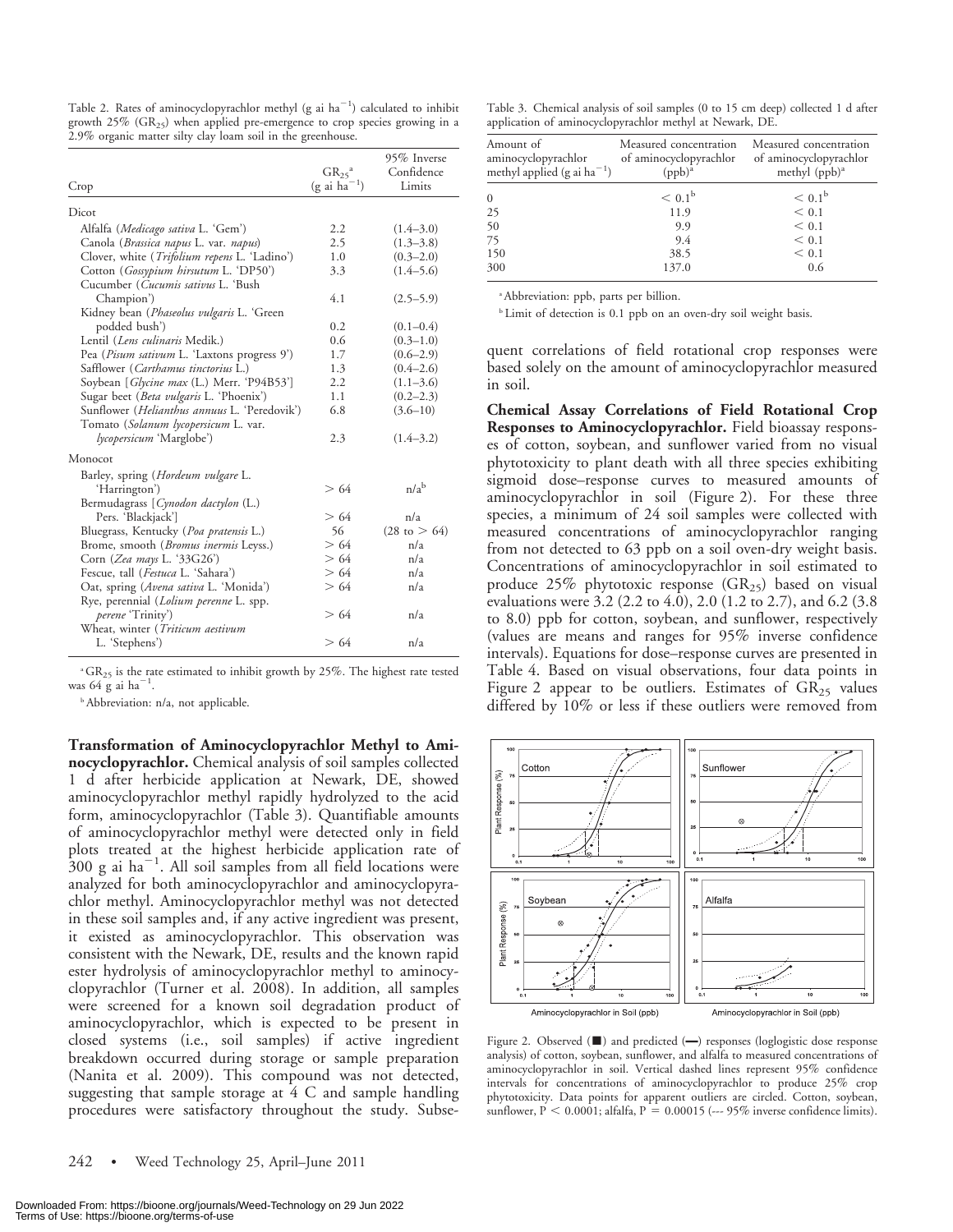Table 4. Responses of alfalfa, cotton, soybean, and sunflower to measured concentrations of aminocyclopyrachlor in soil.

| Rotational crop <sup>a</sup>              | No. of samples             | Test location(s)                                                        | $GR_{25}^b$ (ppb) <sup>c</sup>                                            | Dose–response equation $(Y)$                                                                                                                                                                                                                                                                                                                                                                                                               |
|-------------------------------------------|----------------------------|-------------------------------------------------------------------------|---------------------------------------------------------------------------|--------------------------------------------------------------------------------------------------------------------------------------------------------------------------------------------------------------------------------------------------------------------------------------------------------------------------------------------------------------------------------------------------------------------------------------------|
| All field data                            |                            |                                                                         |                                                                           |                                                                                                                                                                                                                                                                                                                                                                                                                                            |
| Alfalfa<br>Cotton<br>Soybean<br>Sunflower | 6<br>24<br>42<br>24        | Butlerville, IN<br>Newark, DE<br>All four field locations<br>Newark, DE | 5.4 $(3.7-27)^d$<br>$3.2(2.2-4.0)$<br>$2.0(1.2-2.7)$<br>$6.2$ $(3.8-8.0)$ | $Y = [e^{-3.0968 + [2.72 \times log10(dose)]}]/[1 + e^{-3.097 + [2.72 \times log10(dose)]}]$<br>$Y = [e^{-4.0152 + [5.72 \times log10(dose)]}]/[1 + e^{-4.0152 + [5.72 \times log10(dose)]}]$<br>$Y = \left[ e^{-2.2823 + [3.83 \times log10(dose)]} \right] / [1 + e^{-2.2823 + [3.83 \times log10(dose)]}]$<br>$Y = \left[ e^{-4.9303 + [4.82 \times log10(dose)]} \right] / \left[ 1 + e^{-4.9303 + [4.82 \times log10(dose)]} \right]$ |
| Apparent outliers removed                 |                            |                                                                         |                                                                           |                                                                                                                                                                                                                                                                                                                                                                                                                                            |
| Alfalfa<br>Cotton<br>Soybean<br>Sunflower | $\sigma$<br>23<br>39<br>23 | Butlerville, IN<br>Newark, DE<br>All four field locations<br>Newark, DE | $5.4(3.7-27)$<br>$2.9(1.9-3.7)$<br>$1.8(1.3-2.2)$<br>6.3(4.7–7.6)         | $Y = [e^{-3.0968 + [2.72 \times log10(dose)]}]/[1 + e^{-3.097 + [2.72 \times log10(dose)]}]$<br>$Y = [e^{-3.4823 + [5.07 \times log10(dose)]}]/[1 + e^{-3.4823 + [5.07 \times log10(dose)]}]$<br>$Y = [e^{-1.9806 + [3.62 \times log10(dose)]}][1 + e^{-1.9806 + [3.62 \times log10(dose)]}]$<br>$Y = \left[ e^{-4.9881 + [4.88 \times log10(dose)]} \right] \left[ 1 + e^{-4.9881 + [4.88 \times log10(dose)]} \right]$                   |

<sup>a</sup> Statistical significance: cotton, soybean, and sunflower,  $P < 0.0001$ ; alfalfa,  $P = 0.00015$ .

 $b$  GR<sub>25</sub> is the estimated dose to inhibit plant growth 25%.

<sup>c</sup> Abbreviation: ppb, parts per billion.

<sup>d 95%</sup> confidence interval.

the analysis. A threshold of 25% response was chosen as the upper limit generally acceptable for crop tolerance because this level of phytotoxicity approaches the lowest level of plant response that can be clearly associated with synthetic auxin herbicide mode of action and may be indicative of loss in crop yield (Andersen et al. 2004; Sciumbato et al. 2004). Fauci et al. (2002) studied pinto bean (Phaseolus vulgaris L.) response to the synthetic auxin herbicides, picloram and clopyralid, in compost. They reported ''no effect levels,'' based on visual observations of leaf formation of 1.3 to 2.5 ppb and 0.5 to 5 ppb of picloram and clopyralid, respectively.

Alfalfa response in field bioassays varied from 0 to 20% visual phytotoxicity (Figure 2). For these soil samples, measured concentrations of aminocyclopyrachlor varied from not detected to 4.5 ppb on a soil oven-dry weight basis. Statistical analysis of the dose–response data predicted 5.4 (3.7 to 27) ppb (mean and range of the 95% inverse confidence interval) of aminocyclopyrachlor in soil was sufficient to cause 25% crop phytotoxicity to alfalfa. The  $GR<sub>25</sub>$  value for alfalfa should be viewed with a lower degree of confidence because the average response at the highest concentration of aminocyclopyrachlor measured was less than 25%.

The HPLC/MS/MS analytical method for aminocyclopyrachlor residues has a limit of detection (LOD) of 0.1 ppb in soil (Nanita et al. 2009). In these studies, soil concentrations of aminocyclopyrachlor necessary to produce GR<sub>25</sub> response levels for cotton, soybean, sunflower, and alfalfa were 3.2, 2.0, 6.2, and 5.4 ppb, respectively, which corresponded to 32, 20, 62, and 54 times greater than the limit of detection (LOD) of the analytical method.

In greenhouse bioassay studies, kidney bean, lentil, and sugar beet were slightly more sensitive than alfalfa, cotton, soybean, and sunflower to the active herbicide (Table 2). In field studies, the amount of aminocyclopyrachlor required to produce 25% growth response in soybean was 20 times greater than the LOD of aminocyclopyrachlor, suggesting that this method of HPLC/MS/MS analysis should be capable of detecting concentrations of aminocyclopyrachlor in soil well below those necessary to produce 25% growth response for kidney bean, lentil, and sugar beet in commercial production environments.

A successful chemical assay for aminocyclopyrachlor in soil must first be able to detect the herbicide at or below concentrations necessary to injure sensitive plants. Soybean, cotton, sunflower, and alfalfa are four broadleaf crops sensitive to aminocyclopyrachlor. Based on results of these studies, the LOD of this HPLC/MS/MS method of analysis is 20 to 60 times lower than concentrations necessary to produce 25% phytotoxic responses for these sensitive plant species. In addition, a successful chemical assay should also be able to indicate the potential risk and severity of the phytotoxic plant response. This is particularly important if researchers and other interested parties desire to study the concentration, movement, and dissipation of aminocyclopyrachlor in soil in support of additional product development or as part of a forensic investigation to better understand the cause of an unanticipated or undesirable plant response. In these studies, a loglogistic model correlated phytotoxic responses of cotton, sunflower, and soybean to measured concentrations of aminocyclopyrachlor in soil, suggesting this HPLC/MS/MS method of analysis can be used to indicate the potential risk and severity of plant response for cotton, sunflower, and soybean, and for other plant species as dose–response curves for these additional species are established.

### Sources of Materials

<sup>1</sup> Statistical Analytical Systems®, SAS user's guide, Statistics, 4th ed., 1990, SAS Institute Inc., SAS Campus Drive, Cary, NC 27513.

 $^{2}$  Soybean seed, Pioneer Hi-Bred International, Inc., 7100 NW 62nd Avenue, Johnston, IA 50131. <sup>3</sup> Cotton seed, Delta and Pine Land Company, One Cotton

Row, Scott, MS 38772. <sup>4</sup> Sunflower seed, Southern States Cooperative, P.O. Box 459,

Cloverdale, VA 24077.

 $5$  Oasis® MCX SPE cartridge, 500 mg, 6 cc, Waters Corpora-

tion, Milford, MA 01757.<br><sup>6</sup> Syringe filter (25 mm) with 0.45-µm PTFE filter membrane, VWR Scientific Co., Bridgeport, NJ 08014.

Statistical Analytical Systems®, SAS technical report, 1993, SAS Institute Inc., SAS Campus Drive, Cary, NC 27513.